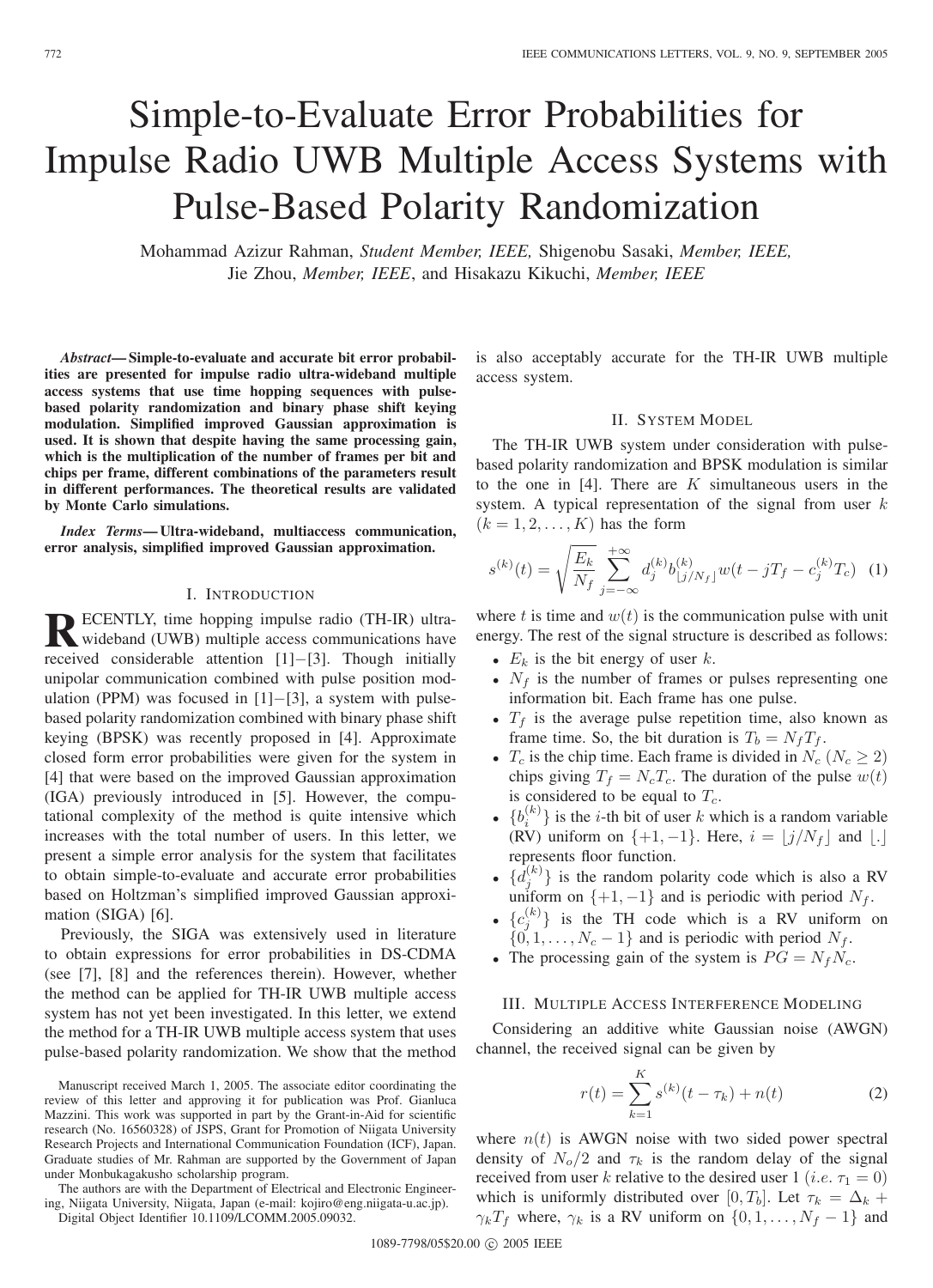$\Delta_k = \alpha_k + \beta_k T_c$  where,  $\beta_k$  is a RV uniform on  $\{0, 1, \ldots, N_c - \}$ 1} and  $0 \leq \alpha_k < T_c$ .

Considering a template of the form

$$
s_{temp}^{(1)}(t) = \sum_{j=iN_f}^{(i+1)N_f - 1} d_j^{(1)} w(t - jT_f - c_j^{(1)}T_c)
$$
 (3)

the decision statistics for a coherent correlation receiver while we are detecting the  $i$ -th bit of user 1 can be given by [4], [5]

$$
y^{(1)} = \sqrt{E_1 N_f} b_i^{(1)} + \sum_{j=iN_f}^{(i+1)N_f - 1} \sum_{k=2}^{K} \sqrt{\frac{E_k}{N_f}} a_j^{(k)} + n \tag{4}
$$

where the right side of (4) has three parts, of which the first part is the desired signal component, the second part is the multiple access interference (MAI) component and the third part *n* is the AWGN component having variance of  $\sigma_n^2$  =  $N_o N_f/2$ . Here,  $a_j^{(k)}$  is the MAI component on the j-th frame of user 1 contributed by user  $k$ , given by

$$
a_j^{(k)} = P_j^{(k)} \hat{R}_w(\alpha_k) \hat{\delta}_j(\Delta_k) + Q_j^{(k)} R_w(\alpha_k) \delta_j(\Delta_k) \tag{5}
$$

where  $\hat{R}_w(\alpha_k)$  and  $R_w(\alpha_k)$  are continuous-time partial autocorrelation functions of the pulse  $w(t)$  defined as  $\hat{R}_w(\alpha_k) =$  $\int_{\alpha_k}^{T_c} w(t)w(t-\alpha_k) dt$  and  $R_w(\alpha_k) = \hat{R}_w(T_c-\alpha_k)$ . The independent RVs  $P_j^{(k)}$  and  $Q_j^{(k)}$  are uniform on  $\{+1, -1\}$ , have zero mean and variances  $E[(P_j^{(k)})^2] = E[(Q_j^{(k)})^2] = 1$ where E[.] represents mean value. By defining  $l_1 = c_j^{(1)}T_c$ ,  $l_2 = \Delta_k + c_{j-\gamma_k}^{(k)} T_c$  and  $l_3 = \Delta_k - (T_f - c_{j-\gamma_k-1}^{(k)} T_c)$ , the functions  $\hat{\delta}_j(\Delta_k) = 1$ , if  $0 \le l_2 - l_1 < T_c$  or,  $0 \le l_3 - l_1 < T_c$ ;  $\hat{\delta}_i(\Delta_k) = 0$ , otherwise and  $\delta_i(\Delta_k) = 1$  if  $0 \le l_1 - l_2 < T_c$ or,  $0 \le l_1 - l_3 < T_c$ ;  $\delta_j(\Delta_k) = 0$ , otherwise.

The MAI variance  $\Psi = \sum_{k=2}^{K} Z^{(k)}$  is a RV which is a function of the delays  $\Delta = [\Delta_1, \Delta_2, \ldots, \Delta_K]$  with  $Z^{(k)}$  given by

$$
Z^{(k)} = \sum_{j=iN_f}^{(i+1)N_f - 1} Z_j^{(k)}
$$
(6)

with

$$
Z_j^{(k)} = \frac{E_k}{N_f} E\left[ \left( a_j^{(k)} \right)^2 | \Delta_k \right] \tag{7}
$$

where the expectation in (7) is taken over the RVs  $P_j^{(k)}$  and  $Q_j^{(k)}$  given  $\Delta_k$  (and hence  $\alpha_k$ ).

*Synchronous system.* The system is frame synchronous if  $\Delta_k = 0$  and bit synchronous if  $\Delta_k = \gamma_k = 0$ . In both cases,  $\alpha_k = 0$  and  $R_w(0) = 0$ ,  $R_w(0) = 1$ . Here note that the  $(j - \gamma_k)$ th frame of user k collides with the jth frame of user 1. However, interference may occur only if the pulses in the respective frames coincide (or, collide). Hence, we get

$$
Z_j^{(k)} = \begin{cases} \frac{E_k}{N_f}, & \text{coincidence} \\ 0, & \text{no coincidence} \end{cases}
$$
 (8)

Note that a coincidence in any frame occurs with a probability  $p = 1/N_c$ , the probability of no coincidence being  $1 - p$ . Because the position of pulse in any frame of any user is selected randomly and independently, we can write

$$
Z^{(k)} = \frac{E_k}{N_f} J_s \tag{9}
$$

where  $J_s$  is a RV binomially distributed over  $\{0, 1, \ldots, N_f\}$ . The density function of  $J_s$  is given by [9]

$$
f_J(j) = \sum_{j=0}^{N_f} \binom{N_f}{j} p^j (1-p)^{N_f - j} \tag{10}
$$

with  $p = 1/N_c$  where  $\begin{pmatrix} N_f \\ j \end{pmatrix}$ ) is binomial coefficient.

*Asynchronous system.* In asynchronous system,  $\alpha_k$  is a RV uniformly distributed over  $[0, T_c]$ . Hence, there will usually be partial coincidences. However, we note that there is only one pulse in average to interfere with an arbitrary pulse of the desired user. As a result,  $Z_j^{(k)}$  can be approximately given by

$$
Z_j^{(k)} = \begin{cases} \left(\frac{E_k}{N_f}\right) \left(\frac{\hat{R}_w^2(\alpha_k) + R_w^2(\alpha_k)}{2}\right), & \text{partial coincidence} \\ 0, & \text{no coincidence} \end{cases}
$$
 (11)

However, under the assumption stated above, note that  $R_w(\alpha_k)$  and  $R_w(\alpha_k)$  over the same frame duration are mutually exclusive. Here a partial coincidence in any frame may occur with a probability  $p = 2/N_c$  and the probability of no coincidence is  $1 - p$  as before. Using the knowledge from the synchronous system,  $Z^{(k)}$  can be approximately given by

$$
Z^{(k)} = \left(\frac{E_k}{N_f}\right) \left(\frac{\hat{R}_w^2(\alpha_k) + R_w^2(\alpha_k)}{2}\right) J_{as} \qquad (12)
$$

where  $J_{as}$  is a RV binomially distributed over  $\{0, 1, \ldots, N_f\}$ . The density function of  $J_{as}$  is given by (10) with  $p = 2/N_c$ .

# IV. ERROR PROBABILITIES

If the mean  $\mu$  and the standard deviation  $\sigma$  of the MAI variance  $\Psi$  are known, the simple-to-evaluate bit error probability (BEP) according to the SIGA can be given by [6]

$$
P_e^{SIGA} = \frac{2}{3} Q \left( \sqrt{\frac{E_1 N_f}{\mu + \sigma_n^2}} \right) + \frac{1}{6} Q \left( \sqrt{\frac{E_1 N_f}{\mu + \sqrt{3}\sigma + \sigma_n^2}} \right) + \frac{1}{6} Q \left( \sqrt{\frac{E_1 N_f}{\mu - \sqrt{3}\sigma + \sigma_n^2}} \right) (13)
$$

where  $Q(x) = (2\pi)^{-1/2} \int_x^{\infty} exp(-u^2/2) du$ .

*Synchronous system.* By noting that  $E[J_s] = N_f/N_c$  and  $E[J_s^2] = N_f/N_c(N_f/N_c - 1/N_c + 1)$  [9], the mean of  $\Psi$ can be given by  $\mu = \sum_{k=2}^{K} E[Z^{(k)}] = \sum_{k=2}^{K} E_k / N_c$  and the standard deviation,  $\sigma = [\sum_{k=2}^{K} (E[(Z^{(k)})^2] - E[Z^{(k)}]^2)]^{1/2}$ can be given by

$$
\sigma = \frac{1}{N_c} \left[ \left( \frac{N_c - 1}{N_f} \right) \sum_{k=2}^{K} E_k^2 \right]^{1/2} \tag{14}
$$

*Asynchronous system.* For asynchronous system,  $E[J_{as}] =$  $2N_f/N_c$ ,  $E[J_{as}^2] = 2N_f/N_c(2N_f/N_c - 2/N_c + 1)$  [9] and the mean of  $\Psi$  is given by  $\mu = \sum_{k=2}^{K} E[Z^{(k)}] =$  $2m_w \sum_{k=2}^{K} E_k/N_c$  where  $m_w = \frac{1}{T_c} \int_0^{T_c} \hat{R}_w^2(\alpha) d\alpha =$  $\frac{1}{T_c} \int_0^{T_c} R_w^2(\alpha) d\alpha$ . The standard deviation takes the form

$$
\sigma = \frac{1}{N_c} \left[ \left( \left( \frac{2N_f + N_c - 2}{N_f} \right) w_w - 4m_w^2 \right) \sum_{k=2}^K E_k^2 \right]^{1/2} \tag{15}
$$